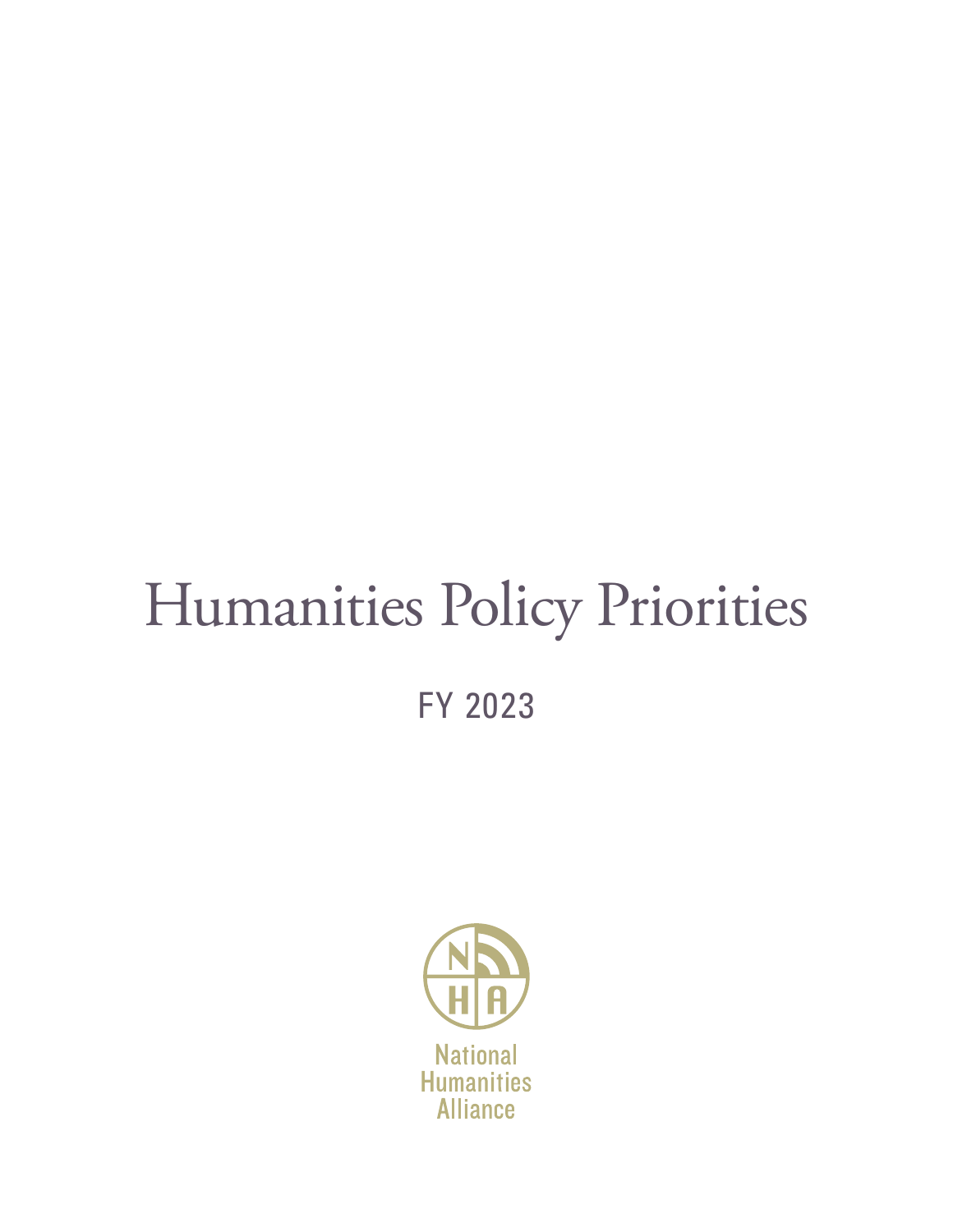# Contents:

| <b>National Endowment for the Humanities</b>                    | 3 |
|-----------------------------------------------------------------|---|
| Department of Education<br>Title VI and Fulbright-Hays Programs | 4 |
| National Archives and<br>Records Administration                 | 6 |
| <b>Institute of Museum and Library Services</b>                 |   |
| <b>History and Civics</b>                                       | 8 |
| <b>Library of Congress</b>                                      | 8 |

THE NATIONAL HUMANITIES ALLIANCE (NHA) is a nationwide coalition of organizations advocating for the humanities on campuses, in communities, and on Capitol Hill. Founded in 1981, NHA is supported by over 200 member organizations, including: colleges, universities, libraries, museums, cultural organizations, state humanities councils, and scholarly, professional, and higher education associations. It is the only organization that brings together the U.S. humanities community as a whole.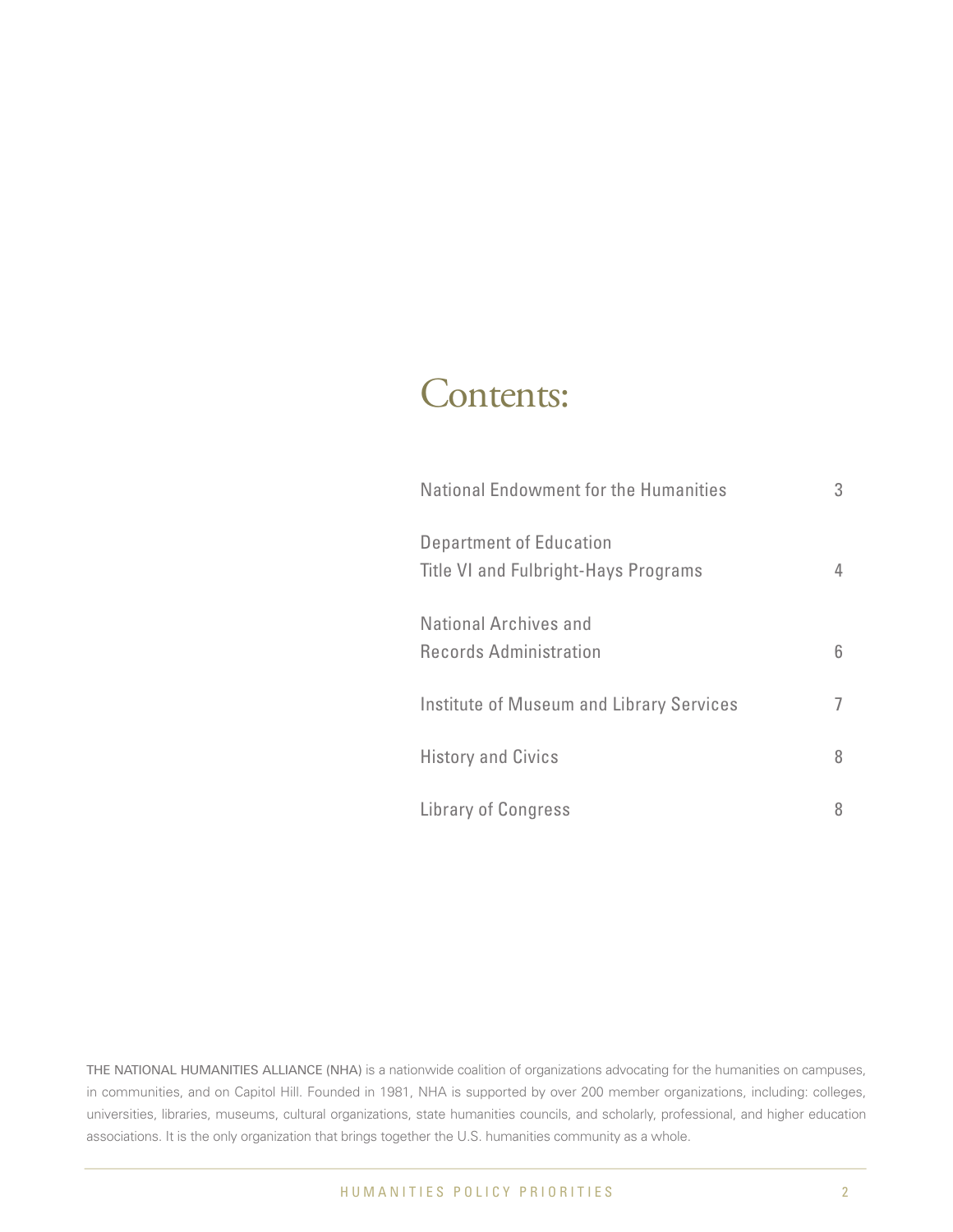# SUPPORT THE NATIONAL ENDOWMENT FOR THE HUMANITIES (NEH)

### ACTION NEEDED

We urge Congress to provide robust funding in FY 2023 for the National Endowment for the Humanities. The NEH is funded under the Interior, Environment, and Related Agencies Appropriations bill.

# FUNDING OVERVIEW

For the past five years, the NEH has received small, but steady increases in funding. Even still, when adjusted for inflation, the NEH's funding has decreased by more than 20 percent since 2010.

|  | FY 2014 FY 2015 FY 2016 FY 2017 FY 2018 FY 2019 FY 2020 FY 2021 FY 2022 |  |  |  |  |  |  |  |  |  |
|--|-------------------------------------------------------------------------|--|--|--|--|--|--|--|--|--|
|  | 146 146 147.9 149.8 152.8 155 162.25 167.5 180                          |  |  |  |  |  |  |  |  |  |

#### **NEH Annual Appropriations, FY 2014 to Present** (in millions of dollars)

# ABOUT THE NEH

The NEH's mission is to strengthen our nation by supporting high-quality projects and programs in the humanities and by making the humanities available to all Americans. The NEH fulfills this mandate by funding cutting-edge research, professional development for thousands of educators, the preservation of cultural heritage, and public programs that deepen understanding of history and culture.

# THE FEDERAL INTEREST IN THE HUMANITIES

A deep engagement with our history and culture is critical to rebuilding our nation's civic culture as we approach the 250th anniversary of the Declaration of Independence. A more robust investment in the NEH is essential to support humanities educators and organizations across the United States in:

#### **Cultivating an informed citizenry**

The NEH was established in 1965 in recognition of the unique role the humanities play in helping U.S. citizens develop the wisdom, vision, and knowledge required to participate in a thriving democracy. Today, the NEH supports work that preserves, documents, and encourages dialogue across the rich diversity of American experiences.

#### **Building strong communities**

NEH programs encourage communities across the nation to engage in civic dialogue. From Alaska to Maine, conversation programs help citizens confront difficult issues, voice their perspectives, and learn from others.

#### **Supporting veterans**

Through its Dialogues on the Experience of War programs, the NEH brings together veterans and civilians to reflect on powerful literature and art. Across nine programs assessed from 2018-2020, 96 percent of respondents indicated that humanities materials helped them better understand their experiences. Seventy-nine percent of veteran respondents indicated that their program made them more likely to seek help if they need it.

#### **Preserving cultural heritage**

Without investments to preserve and make accessible artifacts and documents from our past, key components of our cultural heritage would be lost. And through a partnership with the National Science Foundation, the Documenting Endangered Languages program helps record and protect the languages of Native American tribes throughout the U.S.

#### **Supporting programs of national importance**

NEH funding supported the archaeological rediscovery of Jamestown and Plymouth. Funding for scholarly editions and translations ensures that the writings of notable Americans, from the Founding Fathers to Elizabeth Cady Stanton and Susan B. Anthony, are accessible either digitally or in print.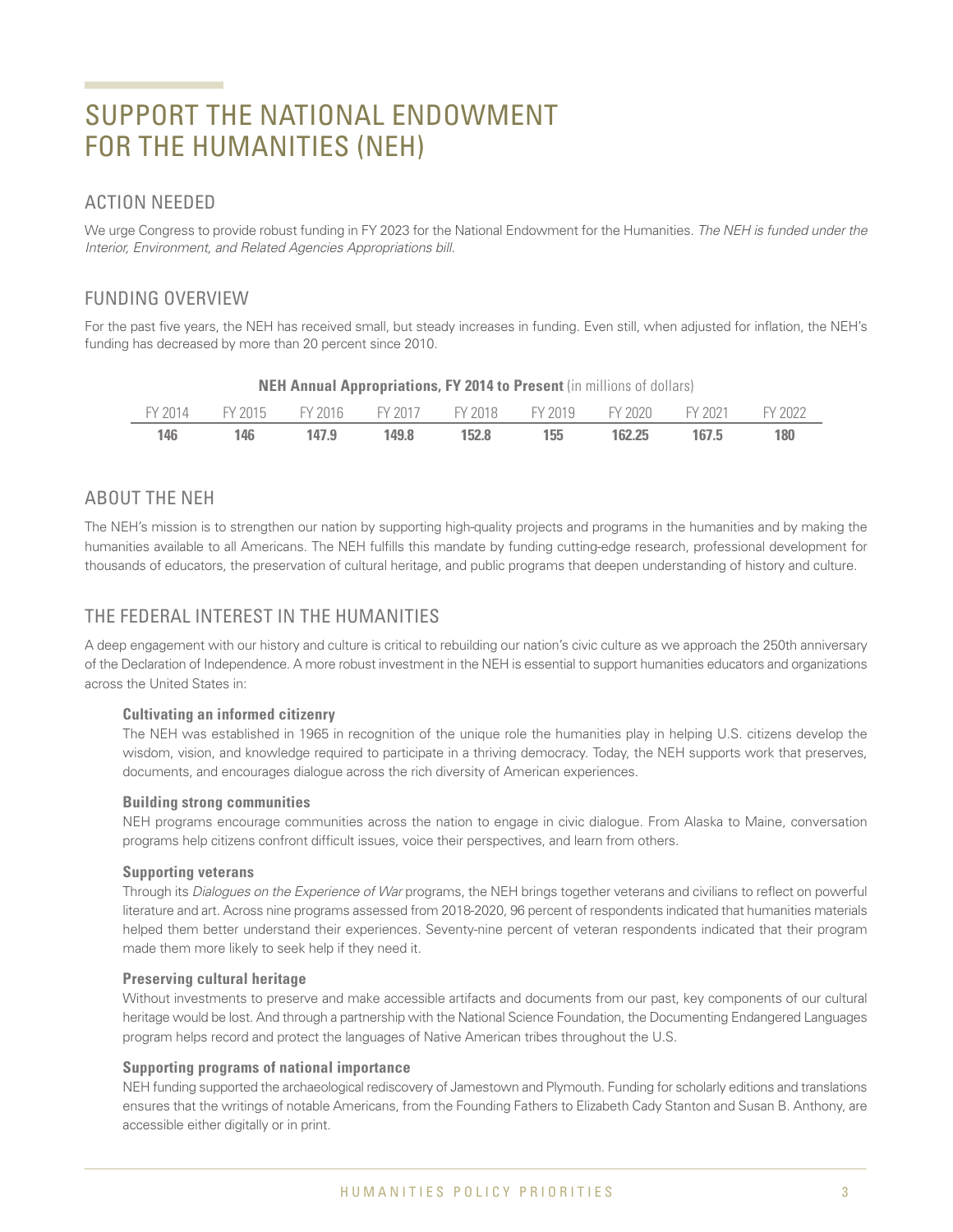# THE NEH CATALYZES PRIVATE INVESTMENT IN LOCAL ECONOMIES

A modest amount of federal investment catalyzes private, local support for the humanities. NEH grantees are often able to leverage their awards for greater, local investment. In addition, NEH's investments in museums and historic sites around the country have played a key role in developing local tourist economies.

- Since its inception in 1977, grants made through the NEH Challenge Grants program have leveraged each dollar of federal funding for an additional \$3 in private funds, raising more than \$3 billion in private support for humanities projects.
- Grantees in the Media Projects program in the Division of Public Programs leveraged each dollar of federal funding for an additional \$8 in private funds between 2008 and 2014.
- State councils leverage every dollar of federal investment for an additional \$5 in private funds.

# SUPPORT INTERNATIONAL EDUCATION— TITLE VI AND FULBRIGHT-HAYS

# ACTION NEEDED

#### Appropriations

For FY 2023, we urge Congress to provide a robust increase for the Department of Education's Title VI and Fulbright-Hays programs. Title VI and Fulbright-Hays are funded under the Labor, Health and Human Services, Education, and Related Agencies Appropriations bill.

# FUNDING OVERVIEW

Deep cuts implemented in FY 2011 severely eroded our international education and foreign language infrastructure. These cuts resulted in 22 percent fewer resource centers, 18 percent fewer undergraduate and doctoral fellowships, fewer training opportunities for students and teachers, and fewer outreach activities to government and business. Title VI and Fulbright-Hays have still not recovered from those reductions and have seen their capacity further eroded.

|                                                   |      |      |             | FY 2014 FY 2015 FY 2016 FY 2017 FY 2018 FY 2019 FY 2020 FY 2021 FY 2022 |           |      |      |       |      |
|---------------------------------------------------|------|------|-------------|-------------------------------------------------------------------------|-----------|------|------|-------|------|
| Title VI                                          | 65.1 |      | 65.1 65.1   | 65.1                                                                    | 65.1      | 65.1 | 68.1 | 69.4  | 71.9 |
| Fulbright-Hays <b>7.1 7.1 7.1 7.1 7.1 7.1 8.1</b> |      |      |             |                                                                         |           |      |      | - 8.8 | 9.8  |
| Total                                             | 72.2 | 72.2 | <b>72.2</b> |                                                                         | 72.2 72.2 | 72.2 | 76.2 | 78.2  | 81.7 |

#### **Title VI & Fulbright-Hays Annual Appropriations, FY 2010 to Present** (in millions of dollars)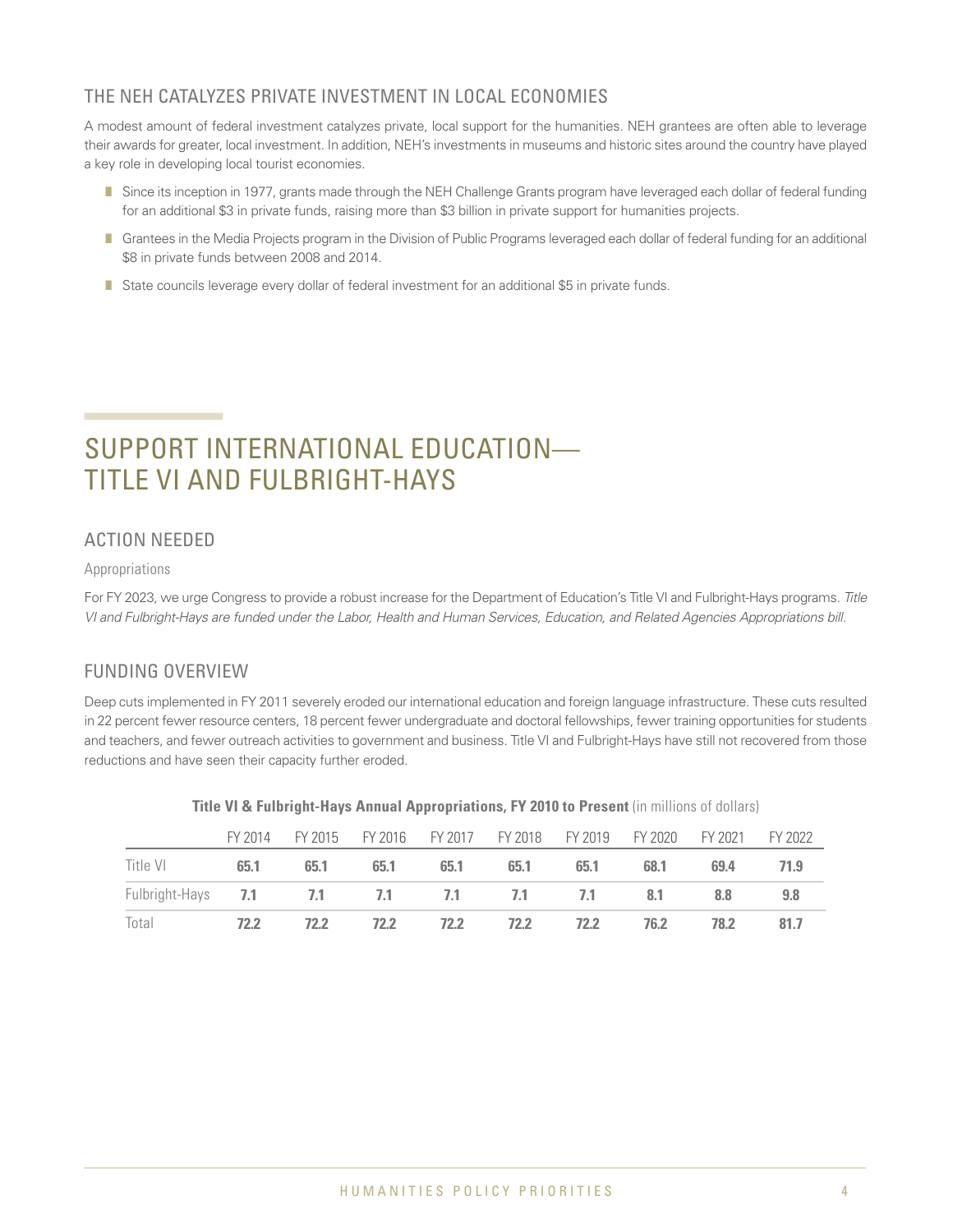# ABOUT TITLE VLAND FULBRIGHT-HAYS

Title VI and Fulbright-Hays are the Department of Education's international education programs. Title VI funds language and area studies on campuses around the country and Fulbright-Hays supports students and faculty to travel abroad for research.

Title VI of the Higher Education Act (HEA) was first authorized in the National Defense Education Act of 1958. Fulbright-Hays is permanently authorized under the Mutual Educational and Cultural Exchange Act of 1961. Together they are the two pillars of international and foreign language education in the U.S. education system. These programs are crucial to addressing the critical need for expertise in foreign languages and deep knowledge of all world regions.

# INTERNATIONAL EDUCATION IS CRUCIAL FOR PRODUCTIVE GLOBAL ENGAGEMENT

#### **Confronting global challenges**

Many of our most pressing challenges at home and abroad are global in nature: from climate change, pandemics, and refugee crises, to food security and threats to communications, transportation, and financial systems. These challenges require a workforce with international, cultural, and language skills in science, agriculture, medicine, nursing, engineering, law, cyber security, aviation administration, and more.

#### **Effective military and diplomatic engagement**

In recent years, unexpected upheavals and armed conflicts around the world revealed our shortfalls in required regional and language expertise. The U.S. Department of Defense reported in one hearing that only 28 percent of military positions with language requirements were filled with personnel at the required proficiency level.

#### **Civic and cultural competency**

In our ever more interconnected world and diverse homeland, cross-cultural competencies, knowledge of world regions, and the ability to speak other languages are crucial skills. These abilities provide insight into the complexities of global and regional issues, including differences in values, perspectives, and priorities.

#### **Economic competitiveness**

Trade represents a great and growing share of our economy, with the value of U.S. exports doubling to more than \$3 trillion annually from 2004 to 2014. In a 2014 survey of 850 U.S. corporations, 85 percent reported that with more international expertise on staff their business would increase.

# TITLE VI AND FULBRIGHT-HAYS EFFECTIVELY SERVE NATIONAL NEEDS

#### **Produce deep expertise**

Title VI and Fulbright-Hays strengthen our nation's knowledge about all world regions and expertise in over 200 foreign languages. Studies have shown that Title VI National Resource Centers account for 59 percent of undergraduate and 81 percent of graduate enrollments in the least commonly-taught languages of strategic interest.

#### **Fill high-skill positions**

Ninety percent of Fulbright-Hays Doctoral Dissertation Research Abroad (DDRA) recipients and 71 percent of Foreign Language Area Studies (FLAS) recipients work in careers that directly utilize their foreign language and area studies expertise. Many graduates, such as former Secretary of Defense Robert Gates, go on to careers in the government including at the Department of Defense, the Department of State, and USAID.

#### **Promote broad global competencies**

Title VI grantees regularly conduct outreach activities to educational institutions, businesses, the government, the media, and underrepresented populations. They ensure that a wide range of faculty and teachers have the resources to teach foreign languages and the histories and cultures of all world regions. Title VI supported the development of more than half the textbooks now in use for teaching "less commonly taught" languages.

#### **Stimulate economic growth and job creation**

Title VI spearheads nationwide internationalization of business education by funding Centers for International Business Education and Research (CIBERs). From 1987–2018, nearly 450,000 students graduated from a CIBER university with a concentration in international business and over 380,000 executives, many associated with small- and medium-sized businesses, have been trained by CIBERs.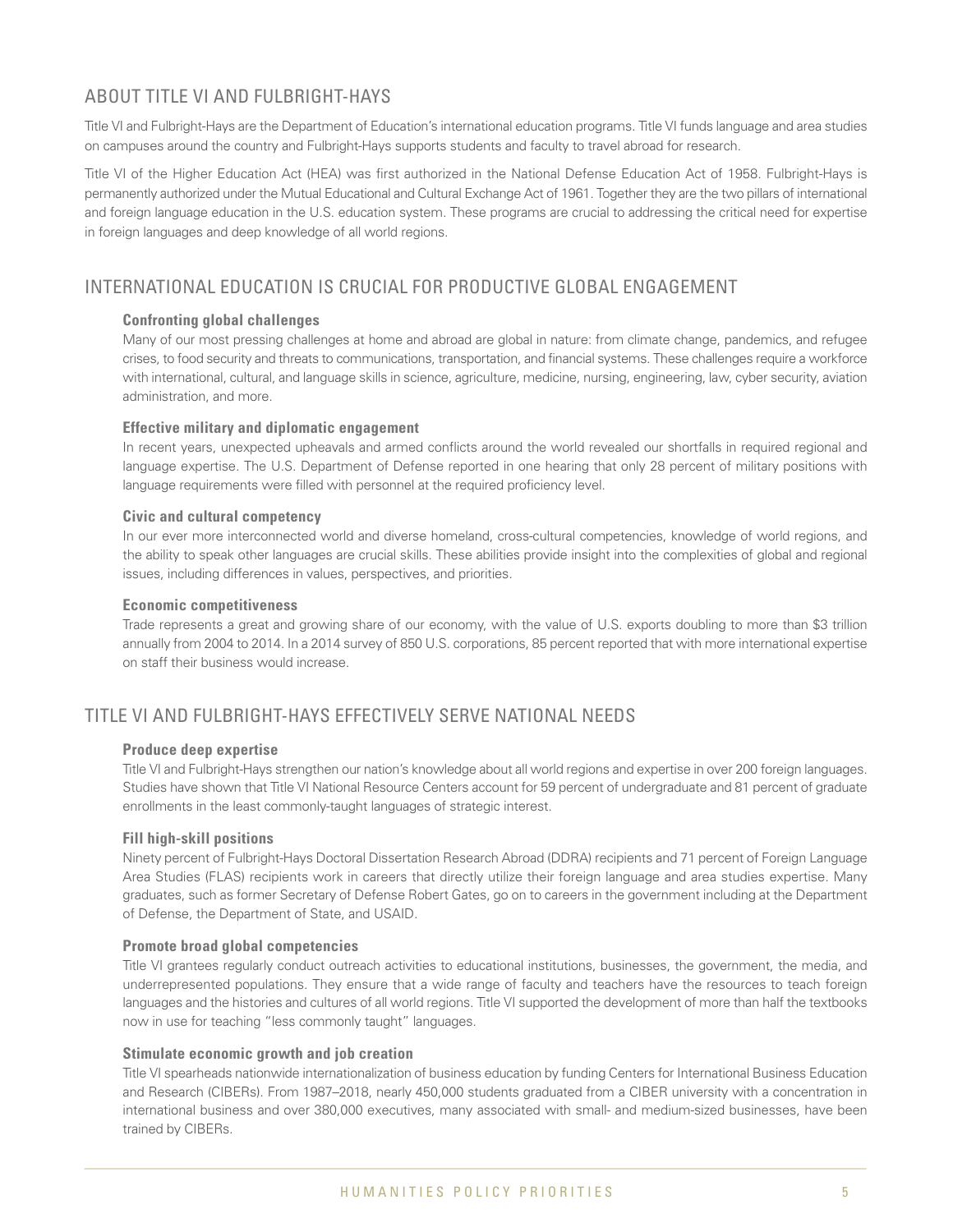# SUPPORT THE NATIONAL ARCHIVES (NARA)

# ACTION NEEDED

We urge Congress to provide robust funding in FY 2023 for the operating expenses of the National Archives and Records Administration (NARA) and for the National Historical Publications and Records Commission (NHPRC), the grant-making arm of the agency. The National Archives is funded under the Financial Services and General Government Appropriations bill.

# FUNDING OVERVIEW

Increased federal spending for the National Archives is necessary to manage, preserve, and make accessible the federal government's records. NARA's budget has either decreased or been stagnant in recent years even as its responsibilities have grown.

The NHPRC's budget has seen small increases in recent years, but its capacity has not recovered from major reductions after FY 2011.

|  | FY 2014 FY 2015 FY 2016 FY 2017 FY 2018 FY 2019 FY 2020 FY 2021 FY 2022 |  |  |  |      |
|--|-------------------------------------------------------------------------|--|--|--|------|
|  | NARA 370 365 372 380.6 384.6 373 359 377 388.3                          |  |  |  |      |
|  | NHPRC 4.5 5 5 5 6 6 6.5 6.5                                             |  |  |  | 12.3 |

#### **NARA and NHPRC Annual Appropriations, FY 2010 to Present** (in millions of dollars)

### ABOUT NARA AND NHPRC

Congress established the National Archives in 1934 to preserve and make accessible to the public the records of the U.S. Government. American citizens rely on access to immigration, naturalization, and census records held by the National Archives to provide proof of citizenship and conduct genealogical research. Veterans and their families rely on military records preserved by NARA to gain access to their benefits. NARA coordinates all federal records issues, including declassification of federal records and compliance with the Freedom of Information Act, the Federal Records Act, and the Presidential Records Act. It also holds the Declaration of Independence, U.S. Constitution, and Bill of Rights. To meet the increasing demands of citizen access and preserve the growing collection of federal records, NARA now has over 40 facilities nationwide, including 32 regional archives and records centers and 14 presidential libraries.

The National Historical Publications and Records Commission (NHPRC) promotes the preservation and use of the American documentary record. It supports publication projects of national significance, such as the Documentary History of the Ratification of the Constitution, the papers of George Washington, the Frederick Douglass Papers, and the Eleanor Roosevelt Papers. NHPRC grants are essential to support preservation and increased access to historical records. These grants leverage state, local, institutional, foundation, and other private funding by requiring 50 percent cost sharing.

# NARA'S FUNDING HAS STAGNATED WHILE ITS RESPONSIBLITIES HAVE INCREASED

- $\blacksquare$  The federal government's transition to electronic records, including email, has dramatically increased the number and complexity of records NARA needs to manage, process, and catalog.
- Each new presidential library created and placed under NARA's care adds new staff, maintenance, and records management costs.
- **NARA's responsibilities in facilitating declassification and FOIA compliance have increased at a time of diminishing resources,** creating large backlogs.
- Forced to do more with less funding, NARA has had to reduce hours at its research rooms and limit the number of materials individuals can access at one time, expanding the time required to conduct research. As a result, conducting research takes longer and is more difficult to do.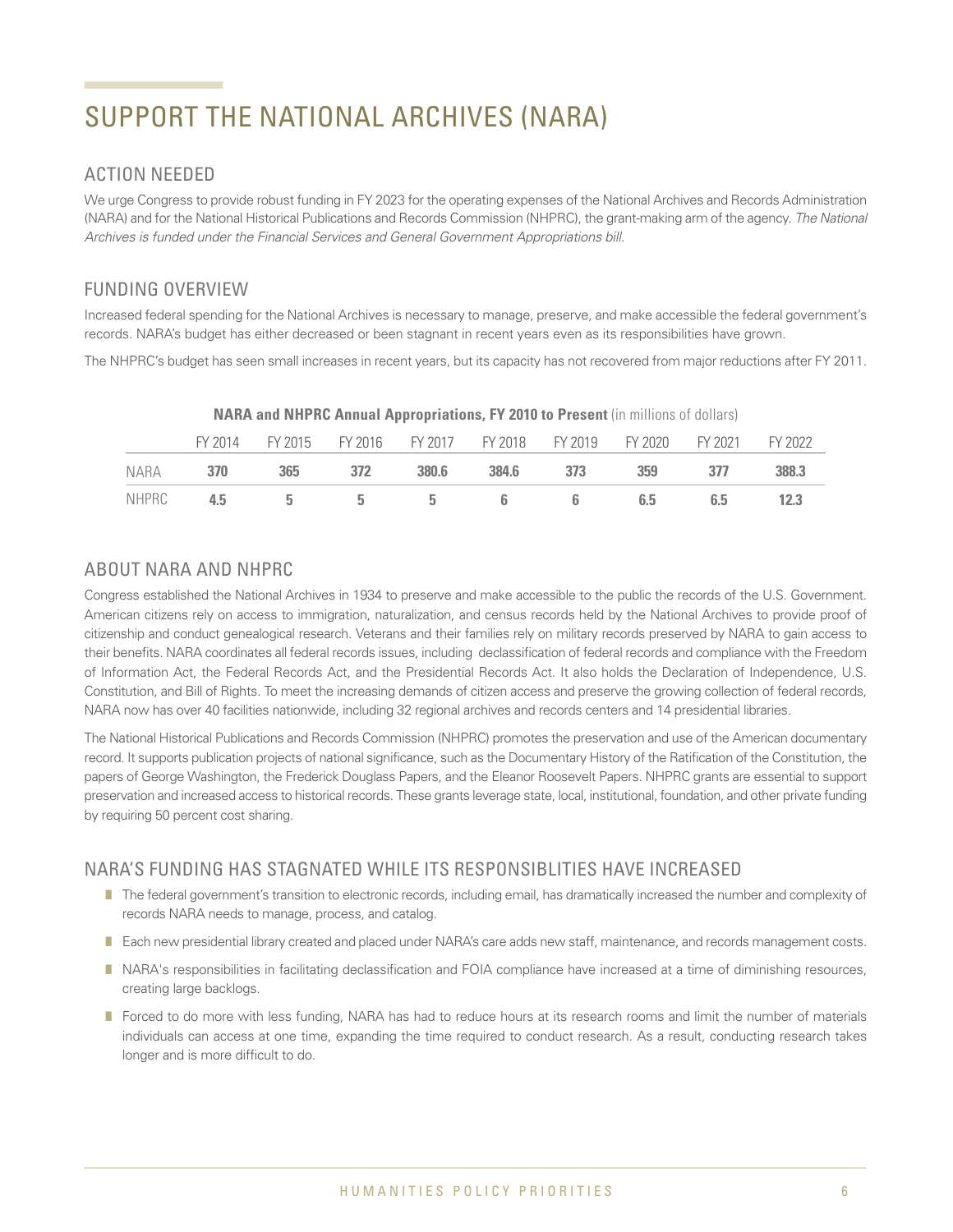# SUPPORT THE INSTITUTE OF MUSEUM AND LIBRARY SERVICES (IMLS)

### ACTION NEEDED

For FY 2023, we urge Congress to provide robust funding for the Office of Museum Services and for the administration of the Library Services and Technology Act. The IMLS is funded under the Labor, Health and Human Services, and Education Appropriations bill.

# FUNDING OVERVIEW

IMLS funding has not yet recovered from sequestration, though it has increased modestly in recent years. In 2018, Congress passed the Museum and Library Services Act to reauthorize the IMLS until Fiscal Year 2025 and authorized increased funding for both museum and library services.

|                     | FY 2014 | FY 2015 FY 2016 FY 2017 FY 2018 FY 2019 FY 2020 |       |       |       |       |       | FY 2021 | FY 2022 |
|---------------------|---------|-------------------------------------------------|-------|-------|-------|-------|-------|---------|---------|
| Museum<br>Services  | 28.7    | 30.1                                            | 31.2  | 31.7  | 34.7  | 34.7  | 38.5  | 40.5    | 47.5    |
| Library<br>Services | 180.9   | 180.9                                           | 182.7 | 183.5 | 189.3 | 189.3 | 195.5 | 197.4   | 197.4   |

#### **IMLS Annual Appropriations, FY 2010 to Present** (in millions of dollars)

# ABOUT IMLS

The Institute of Museum and Library Services (IMLS) is the primary source of federal support for the nation's 123,000 libraries and 17,500 museums. The mission of the IMLS is to inspire libraries and museums to advance innovation, lifelong learning, and cultural and civic engagement. Its Office of Museum Services (OMS) awards grants that support museums in their efforts to educate students and preserve and digitize collections. The IMLS also administers the Library Services and Technology Act (LSTA), which consolidates federal library programs while expanding services for learning and access to information resources.

In 2018, legislation reauthorizing IMLS passed Congress with overwhelming bipartisan support — by unanimous consent in the Senate and by a vote of 331 to 28 in the House — showing Congress' renewed support for the agency's programs and a renewed commitment to its funding.

### IMLS SERVES NATIONAL NEEDS

- n Museums are economic engines: prior to the pandemic, they supported more than 726,000 jobs and contributing \$50 billion to the U.S. economy per year. They attract tourists, promote economic development, and make communities more desirable for employers.
- Museums' economic impact generates \$12 billion in tax revenue at all levels of government.
- **n** Museums are an essential part of the nation's educational infrastructure, spending more than \$2 billion a year on education and lifelong learning.
- One in six adults (or about 36 million) in the U.S. have low literacy skills—libraries provide learning opportunities for adults who are no longer part of the K-12 educational system, including adults who face economic and other challenges.
- **I** Libraries and museums build the civic strength of their communities and provide opportunities for public engagement.
- IMLS grants are awarded in every state and congressional district, but current funding has allowed the agency to fund only a small fraction of the highly-rated grant applications it receives. For example, in FY 2021 OMS received 943 applications requesting more than \$154 million, but was only appropriated \$40.5 million dollars.